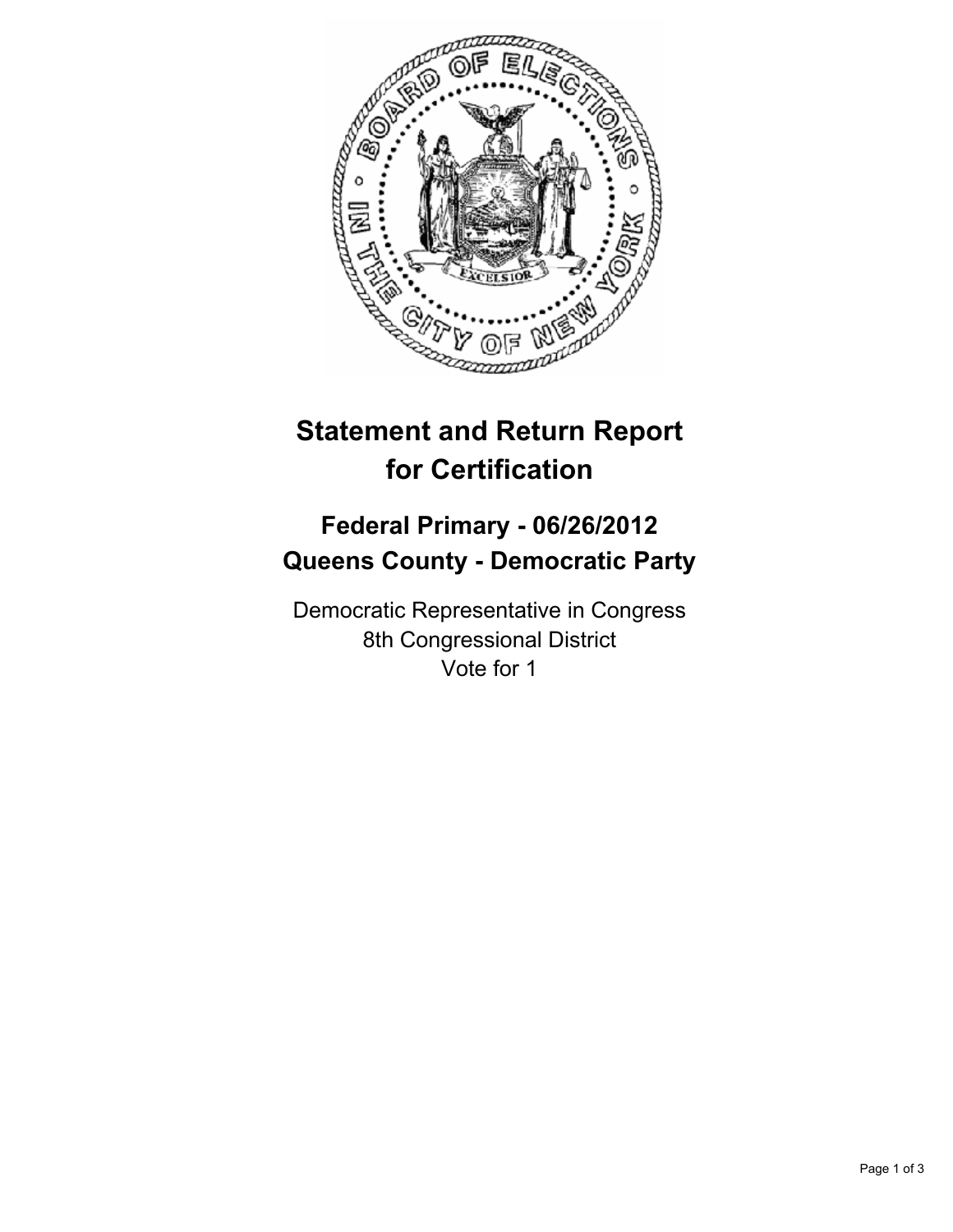

## **Assembly District 23**

| PUBLIC COUNTER                                           | 829          |
|----------------------------------------------------------|--------------|
| <b>EMERGENCY</b>                                         | 0            |
| ABSENTEE/MILITARY                                        | 29           |
| FEDERAL                                                  | 10           |
| <b>SPECIAL PRESIDENTIAL</b>                              | $\Omega$     |
| <b>AFFIDAVIT</b>                                         | 4            |
| <b>Total Ballots</b>                                     | 872          |
| Less - Inapplicable Federal/Special Presidential Ballots | 0            |
| <b>Total Applicable Ballots</b>                          | 872          |
| <b>HAKEEM S JEFFRIES</b>                                 | 764          |
| <b>CHARLES BARRON</b>                                    | 95           |
| MICHAEL K STORMS (WRITE-IN)                              | $\mathbf{1}$ |
| WEND LONG (WRITE-IN)                                     | 1            |
| <b>Total Votes</b>                                       | 861          |
| Unrecorded                                               | 11           |

### **Assembly District 38**

| <b>PUBLIC COUNTER</b>                                    | 3 |
|----------------------------------------------------------|---|
| <b>EMERGENCY</b>                                         | 0 |
| ABSENTEE/MILITARY                                        | 0 |
| <b>FEDERAL</b>                                           | 0 |
| SPECIAL PRESIDENTIAL                                     | 0 |
| AFFIDAVIT                                                | 0 |
| <b>Total Ballots</b>                                     | 3 |
| Less - Inapplicable Federal/Special Presidential Ballots | 0 |
| <b>Total Applicable Ballots</b>                          | 3 |
| <b>HAKEEM S JEFFRIES</b>                                 | 3 |
| <b>CHARLES BARRON</b>                                    | 0 |
|                                                          |   |